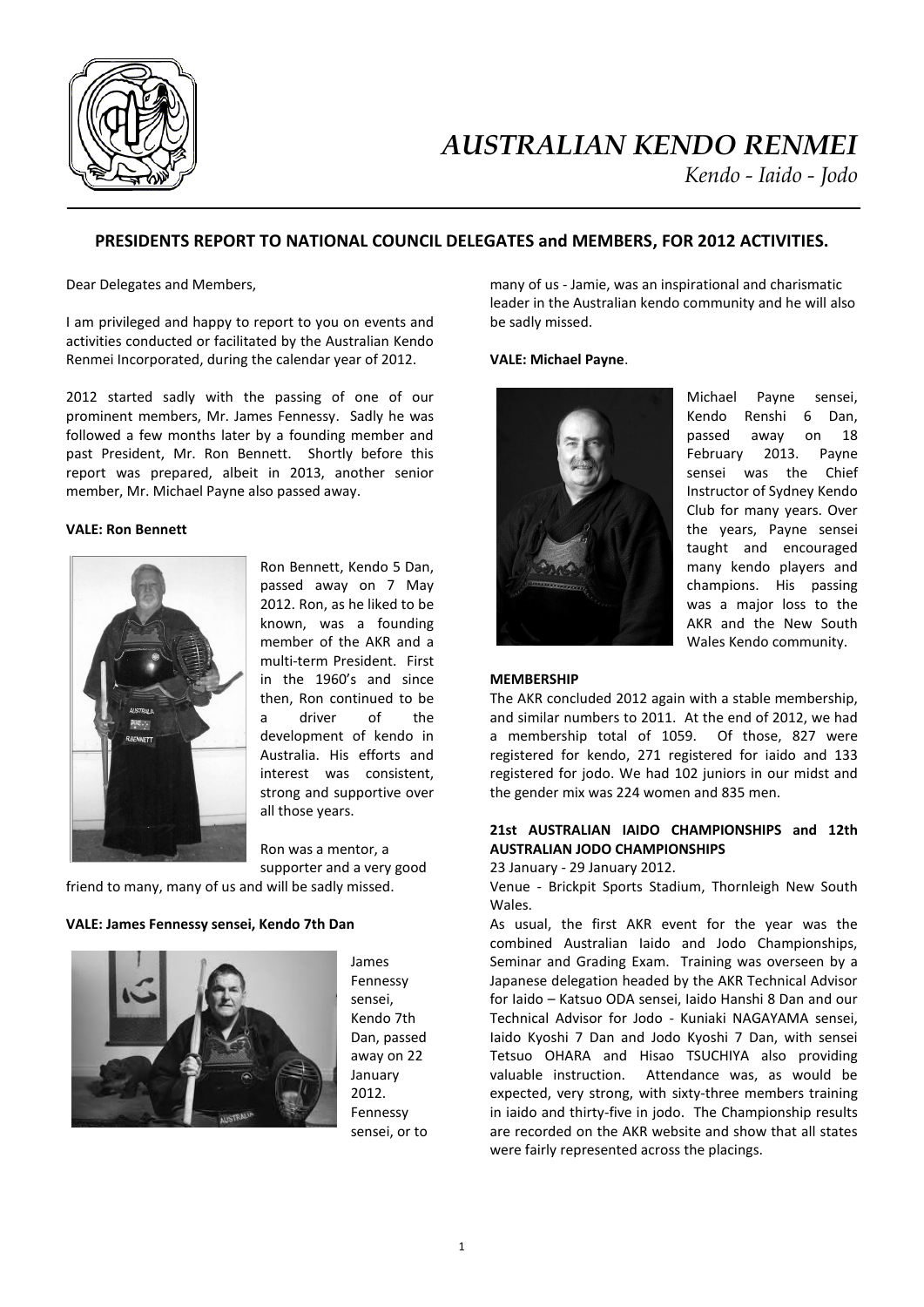#### **37th AUSTRALIAN KENDO CHAMPIONSHIPS**

7 April - 1 April 2012

Venue: David Cocking Sport and Recreation Centre Australian National University, Canberra

The AKR Kendo Board and the All Japan Kendo Federation jointly funded the attendance of Mr. Shigemi YAMAMOTO, Kendo Kyoshi 8 Dan and, Mr. Hiroshi MOTOYASHIKI Kendo Kyoshi 8 Dan, to attend as Seminar Instructors, Advisors for the Championships and as Chief Examiners for the Kendo Grading Exam.

The Championships were well attended, with 104 members competing, 37 being Dan holders and 67 Kyu grade holders. At the following Seminar, Yamamoto and Motoyashiki sensei provided excellent instruction to more than 40 trainees over two days.

## **AUSTRALIAN UNIVERSITY GAMES KENDO COMPETITION and SEMINAR:**

24 and 25 September 2012.

Venue: Nazareth Catholic College, Flinders Park, SA. The Unigames kendo event was again very well supported by university kendoka, with more competitors than at an AKC! The AKR Kendo Board supported the event by facilitating the attendance of Australian sensei and senior members for shinpan and other duties. Some Kendo Board funds were allocated to assist with transport and accommodation.

#### **SHOGO**

The award of a shogo level is an important development in the career of any kendo, iaido or jodo player. The attainment of a Shogo award in Australia requires a number of AKR and other organisations criteria to be met, including being 6th Dan for at least a year and other stringent requirements. The final step is for an examination paper to be then assessed as successful by an examination panel.

The AKR was pleased to announce that Ho Young Choi, of New South Wales, was awarded Kendo Kyoshi during 2012. Choi sensei has also since been awarded Kendo 7 Dan.

Congratulations to Choi sensei on his awards.

## **MEMBERSHIP RENEWAL and INSURANCE**

Membership renewal time is in June each year, when memberships and insurance premiums are due to be paid by the 30th. The AKR co-ordinated player accident, instructor and public liability insurance scheme continued for the third year. Since we introduced the national insurance scheme, the savings to members have been significant, with the premium for 2011/12 alone producing a saving to members of \$11,000, compared to 2009.

#### **SUMMER SCHOOL**

In most years, at the end of July, the AJKF host a Summer Seminar for Foreign Kendo Leaders. The trainees travel to

the Gedatsu-kai Centre in Kitamoto City, Saitama Prefecture, a short trip north of Tokyo. Once there, the AJKF provide trainees with a local travel subsidy, all accommodation and food, plus an excellent modern kendo dojo for 10 long days of very intense kendo learning. The AKR Kendo Board also provides a subsidy to assist our selected members to attend. The 2012 Summer School commenced on July 27, continuing to 3 August. The 2012 Summer Seminar was attended by Darren Boyd (ACT) and Duy Pham (NSW) who were selected by the AJKF from a list of 4 candidates submitted from the AKR. Darren and Duy joined about sixty kendoka from around the world for the Seminar. Yamamoto sensei was awarded Kendo Hanshi in Japan, later in April 2012.

#### **EXAMS IN JAPAN**

During the course of 2012, twenty-nine AKR members were examined for kendo, iaido or jodo from 4 to 7 Dan in Japan. The AKR Iaido and Jodo Boards provided a subsidy of \$400-500 to some members, to assist with their costs to attend iaido and jodo exams.

#### **EXAMS IN AUSTRALIA**

It is increasingly difficult for AKR to be able to assemble panels for an examination above 4 Dan. The AJKF also have a strong view that, particularly for 6 Dan and above, such grades should be only examined for in Japan.

So even with their support, AKR may not be able to examine for 6 Dan as frequently as we would like. We ask for members understanding on this issue.

## **FINANCES**

The AKR has separate accounts and budgets for each of  $$ the Executive Committee, Kendo Board, Iaido Board, Jodo Board and from 2011, the Iaido/Jodo Championships. The various accounts are intended to be used to achieve the plans of the Committee and Boards, to be used to facilitate and support the further development of our members skills. At the AKR conference held each October each Board presents an updated three year budget for approval by National Council.

The financial activities of the AKR have produced regular surpluses, or profits, for over ten years.

Overall, the AKR generally operated within our means during 2012 and once again we have produced a surplus. These surplus funds will be distributed to facilitate activities to benefit the further development of the kendo, iaido and jodo skills of our members.

The AKR Finance Report for 2012 has been successfully audited and is separate to this report. Copies are available to members from state associations.

## **IT and SOCIAL MEDIA**

The AKR has virtually all of our archives and records stored on a web server. All policy documents are publicly accessable on the website. Our other records are behind password protection, but are generally available to any